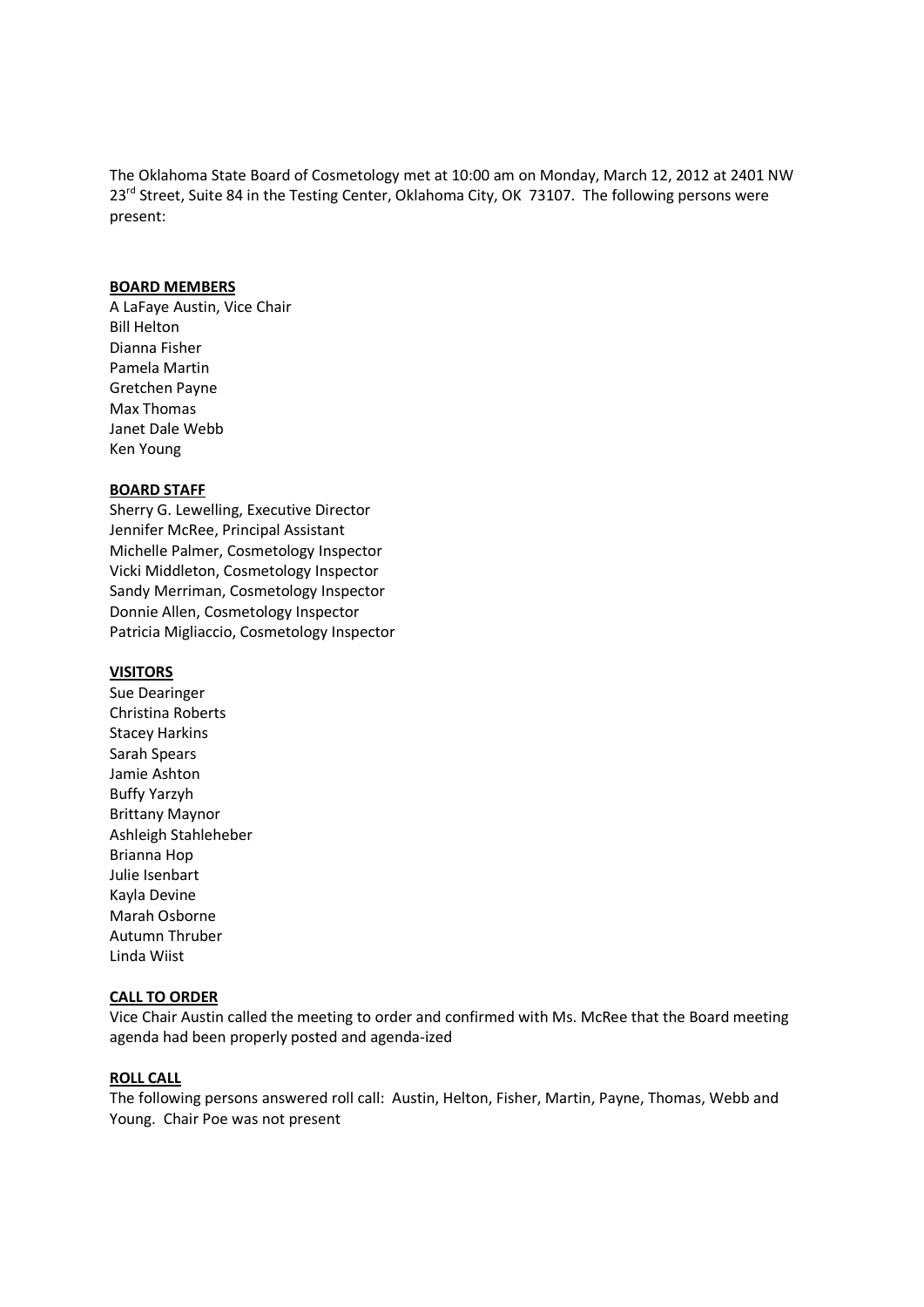Page 2 March 12, 2012 Board Meeting Minutes

# **PUBLIC COMMENT – OPPPORTUNITY FOR THE BOARD TO RECEIVE PUBLIC COMMENT – EACH SPEAKER IS LIMITED TO THREE MINUTES**

Stacy Harkins addressed the Board and asked what is the most difficult situation presented to the Board when dealing with situations with reciprocity and manicurists?

Ms. Leweling stated that the most difficult situation is dealing with the language barrier as a great number of the reciprocity manicurist applicants are Vietnamese. She said communication is often difficult.

## **BOARD DISCUSION AND BOARD ACTION TO APPROVE OR DISAPPROVE BOARD MEETING MINUTES OF JANUARY 9, 2012 and FEBRUARY 27, 2012**

A motion was made by Mr. Helton and seconded by Ms. Webb to approve the Board meeting minutes of January 9, 2012 and February 27, 2012.

VOTING: Helton, yes; Fisher, yes; Martin, yes; Payne, yes; Thomas, yes; Webb, yes; Young, yes. Motion carried.

## **BOARD DISCUSSION AND BOARD ACTION TO APPROVE OR DISAPPROVE FINANCIAL REPORT (JULY 2011 to DECEMBER 2011) – RILEY SHAUL**

Mr. Shaul presented the financial report to the Board reporting the financial condition through February 2012.

VOTING: Helton, yes; Fisher, yes; Martin, yes; Payne, yes; Thomas, yes; Webb, yes; Young, yes. Motion carried.

# **COMMITTEE REPORTS**

- (a) Legislative Affairs LaFaye Austin, Committee Chair Status of Board legislation and other proposed legislation that may affect the Board Ms. Austin stated that Ms. Lewelling would share this information in her Director's report
- (b) Rules Committee Ken Young, Committee Chair Status of Board Rules Mr. Young stated that the rules had been filed and a Senator Ivestor had agreed to sponsor. He also stated that Ms. Lewelling would be reporting more in her Director's report.

## **DIRECTOR'S REPORT**

Ms. Lewelling provided a written report to the Board. She welcomed new Board members Pamela Martin and Dianna Fisher. She invited Board members and guests to stay after the meeting for a meet and greet reception for the new members. She reminded members of the August 25-27, 2012 NIC National Conference in Salt Lake City, Utah and that the Board would be voting in May for travel approval. She asked that members let her know as soon as possible of their plans to attend. She updated the Board on current legislation including the status of HS2509, SB2366 and SB1293. She also explained the Senator Ivester had agreed to sponsor the rules and the Board still needed a House